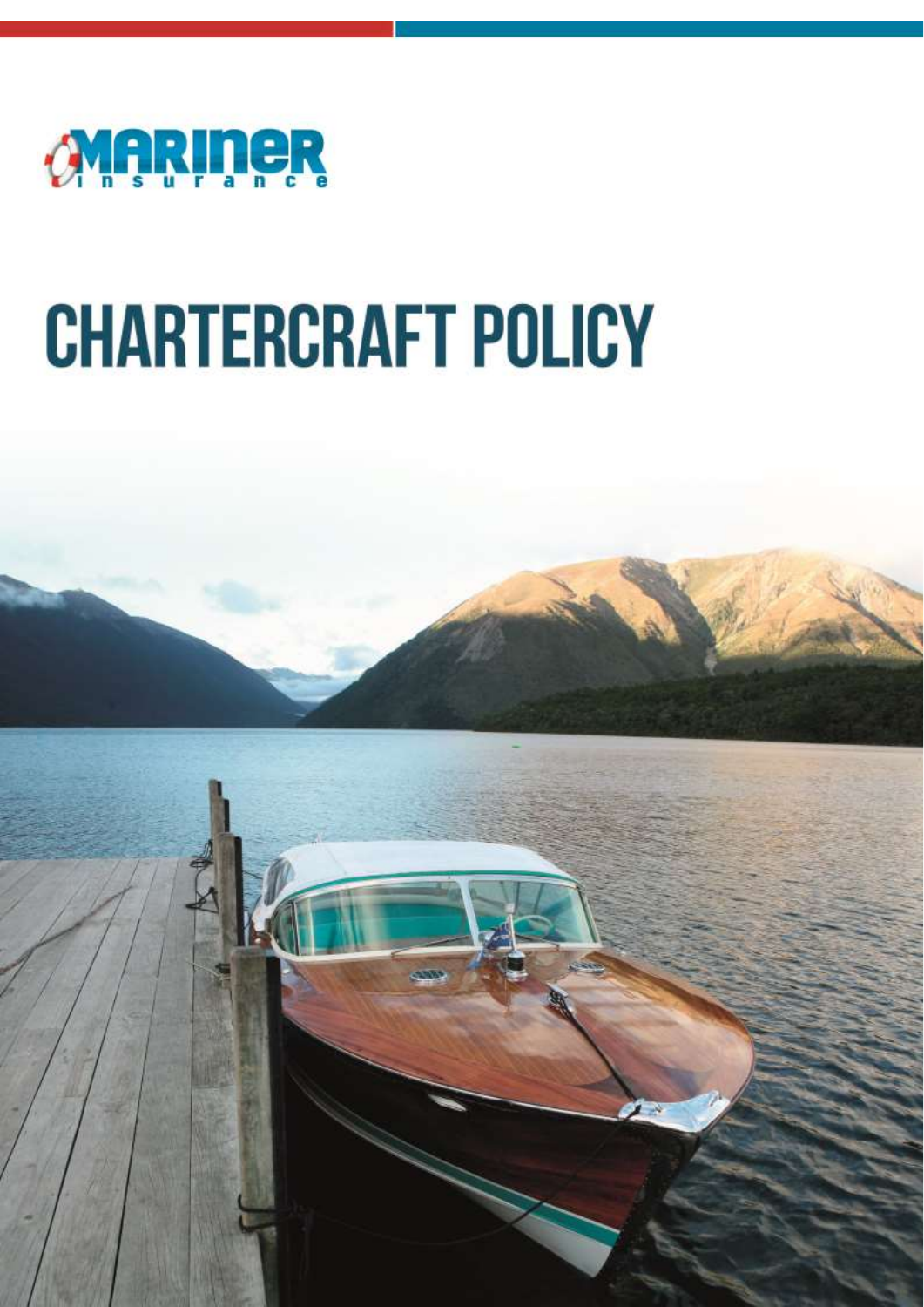



# **CHARTER CRAFT**

#### **Agreement**

This is your Mariner policy. Your insurance contract consists of this, the schedule and the proposal or application form. Please read this policy and your Schedule carefully and if any information is incorrect advise your broker or us immediately. In consideration of the insured named in the schedule having paid or promised to pay the agreed premium Mariner Marine Insurance Limited for and on behalf of Vero Insurance New Zealand Limited agrees to insure against loss, damage, liability or expense happening during the period of insurance and will, subject to the definitions, exclusions, conditions and warranties contained in the policy, indemnify the insured against such loss, damage, liability or expense. The total liability of the company in respect of the vessel shall not exceed the amount specified in the schedule against each item. This policy shall not be in force unless it has a schedule which has been initialled by our authorised official.

#### **Definitions**

Throughout this policy:

**excess** means the first amount of any claim which you must pay.

**ancilliary gear and equipment** means gear, equipment and consumerables, which are the property of you, your family or employees and not otherwise insured. This also includes, but is not limited to fishing gear, dive gear, or any items related to the operation of the business. **personal effects** means wearing apparel and other personal property belonging to you, any family member or your employees whilst on board the insured vessel and not otherwise insured. By personal effects we do not mean money, jewellery, furs, traveller's cheques, or other valuable papers or documents. These are not insured under the policy.

**schedule** means the latest current policy schedule, expiry notice or insurance renewal issued to you.

**tender** means a launch or small boat capable of being and usually carried on deck or on davits on your vessel or which is towed behind your vessel.

**agreed value** means we have agreed on the value of the vessel and other property specified in the schedule. It will be used to help us measure the amount of loss.

**vessel** means the vessel shown on the schedule, including where applicable, spars, sails, machinery, tender, trailer, equipment and other accessories which would normally be sold with the vessel. It does not mean fishing gear or personal watercraft. **we, us**, and **our** refer to the company providing this insurance.

**you** and **your** refer to the insured shown on the schedule.

# **CHARTER CRAFT**

#### **Hull insurance**

#### **Property insured**

We cover your vessel, as described on the schedule (including equipment required to be on board for the operation and maintenance of the vessel), afloat on all inland and coastal waters within 200 nautical miles of the North and South Islands of New Zealand or within the area that the vessel is licenced to operate and while ashore or being transported on a land conveyance, including loading or unloading. If equipment is temporarily not on board the vessel and is ashore for storage or repair it will be covered for up to 20% of the amount specified under Section A in the schedule. The amount of insurance remaining on the vessel will be reduced by the value of that equipment.

#### **Perils insured or cover**

We cover your vessel against all risks of sudden accidental physical loss or damage. We also cover physical damage that is caused directly by any latent defect in your vessel. However, we do not cover the cost of repairing or replacing any defective part.

#### We will also cover:

#### **Additions and deletions**

It is agreed that any items purchased for the vessel during any one period of insurance shall be deemed as being covered but limited to \$25,000. It is further agreed that any items sold shall be deemed deleted from the schedule. In the event of a loss



Building 6, Eastside Office Park, 15 Accent Drive, East Tamaki. Auckland, New Zealand PO Box 204 362, Highbrook, Auckland 2161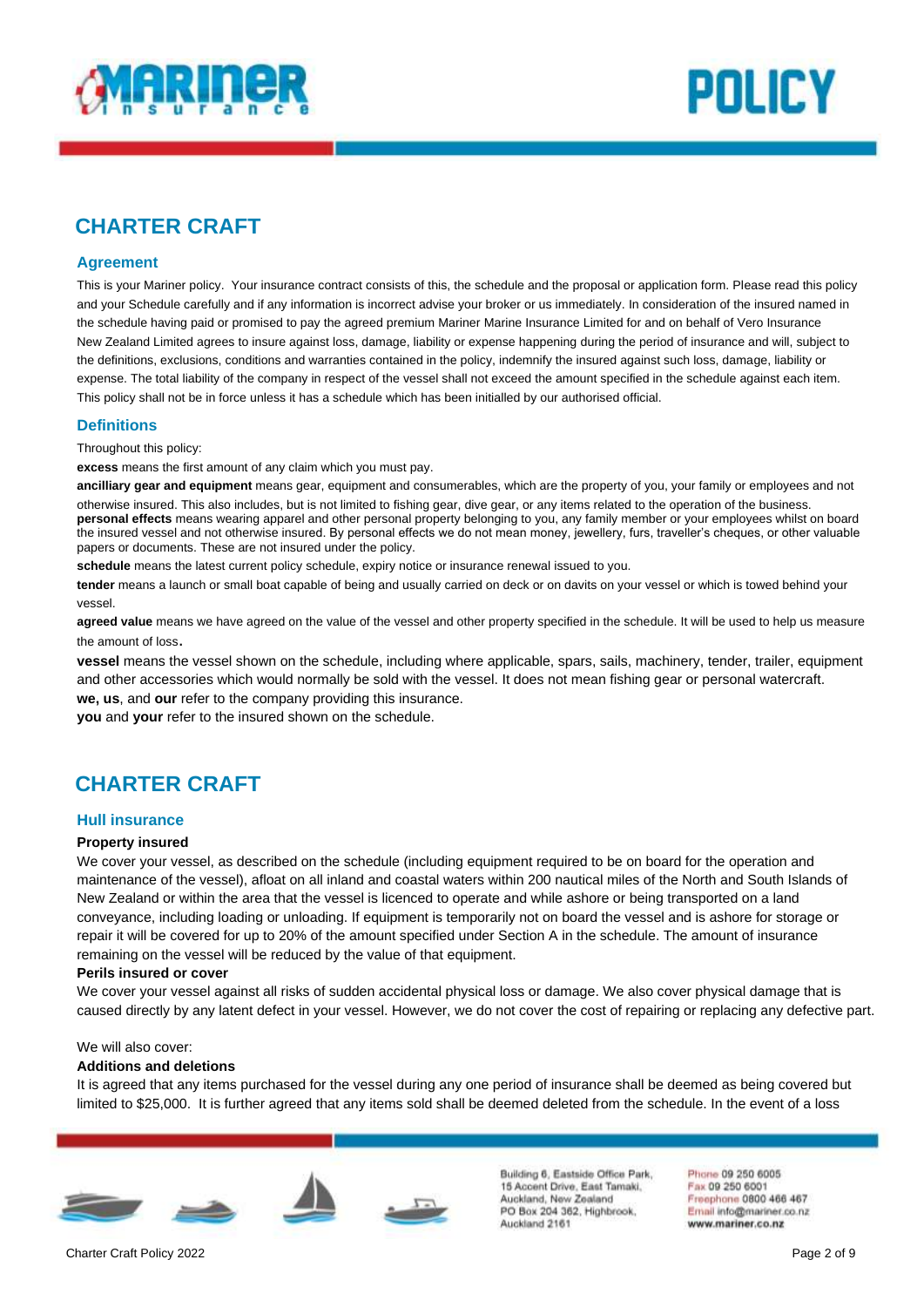falling within the scope of the policy, receipts and invoices must be produced. Adjustments to the sum insured and premium will be completed at renewal.

#### **Fire extinguishment and safety costs**

We will reimburse you for the reasonable costs of replenishing, refilling or replacing fire extinguishers and/or safety flares used during an incident giving rise to a claim, which has been admitted under this policy. Our limit of liability shall not exceed \$1,000. **Loss or damage prevention**

#### We will reimburse you for all expenses necessarily and reasonably incurred by you in preventing or attempting to prevent loss or damage, where a claim would or has been admitted under this policy. Our liability, unless agreed by the company in writing, shall not exceed 25% of the sum insured specified under Section A in the Schedule.

#### **Personal effects**

We cover personal effects (provided they are not otherwise insured) which are the property of you, your family and employees, against all risks of accidental loss or damage while they are on board or being carried on or off your vessel however there is no coverage while the vessel is laid up for repairs or storage. There is no cover for money, jewellery, furs, traveller's cheques or other valuable papers or documents. We will pay the actual cash value of personal effects but not exceeding what it would cost to repair or replace the property with a similar item of property. Our liability in any one loss to personal effects will not be more than \$1,000 in total, regardless of the number of people who may have suffered a loss arising out of the same event. **Rescue**

We will pay the reasonable costs for the rescue of you, your passengers or members of your crew. Our limit of liability for rescue costs is \$10,000.

#### **Temporary accommodation costs**

We will reimburse you reasonable temporary accommodation and travel costs if following an accident to or loss of your vessel giving rise to a claim which has been admitted under this policy you, your passengers or members of your crew are unable to return to the point of original embarkation. Our limit of liability shall not exceed \$2,500.

#### **Optional extensions**

These optional clauses will only apply if there is a statement on the Schedule that they apply.

#### **Ancilliary gear and equipment**

We cover gear and equipment (provided they are not otherwise insured) against all risks of accidental loss or damage whilst onboard or being carried on or off your vessel however there is no cover while the vessel is laid up for repairs or storage. We will pay the actual cash value of gear and equipment but not exceeding what it would cost to repair or replace the property with a similar item of property. Our liability for any one item will not be more than \$2500 and in total shall not exceed the sum insured specified in the schedule for this extension.

#### **Racing risk**

We will pay the cost of replacing or repairing sails, mast, spars, or standing and running rigging lost or damaged whilst the vessel is racing. Unless the loss or damage is caused by the vessel being stranded, sunk, burnt, on fire or in collision or contact with any external substance (ice included) other than water any settlement will be subject to the racing risk excess stated on the schedule and we deduct depreciation for sails over 3 years old.

#### **Conditions**

#### **Claim settlement**

We have the option:

a) to settle up to the sum insured specified in the schedule, by payment, reinstatement or replacement, or

b) repair, or take or require to be taken tenders for repair.

We will pay for total loss of your vessel and other property only if the vessel is completely lost or destroyed. We will also pay for a constructive total loss if the cost of recovering and repairing the vessel is greater than the amount of insurance specified for your vessel in the schedule. We will not pay for unrepaired damage in addition to a total loss or constructive total loss. If we pay you for a total loss or constructive total loss you agree that we are entitled to the proceeds of any salvage. If there is a total loss to your vessel we will not deduct for depreciation in determining the value of any property. If there is a partial loss, however, we deduct for depreciation on sails, protective covers of fabric or similar material, and outboard motors more than 3 years old.

#### **Exclusions**

#### We do not cover:

1. Physical damage or losses caused by or resulting from normal wear and tear, gradual deterioration, delamination, marine life (except for marine mammals and large fish), mechanical breakdown, electrolysis, osmosis, corrosion, rust, dampness, normal wetting or weathering.

2. Claims for marring, denting, scratching or chipping unless caused by the vessel being stranded, or in collision or in violent contact with another vessel, pier or jetty.



Building 6, Eastside Office Park, 15 Accent Drive, East Tamaki. Auckland, New Zealand PO Box 204 362, Highbrook. Auckland 2161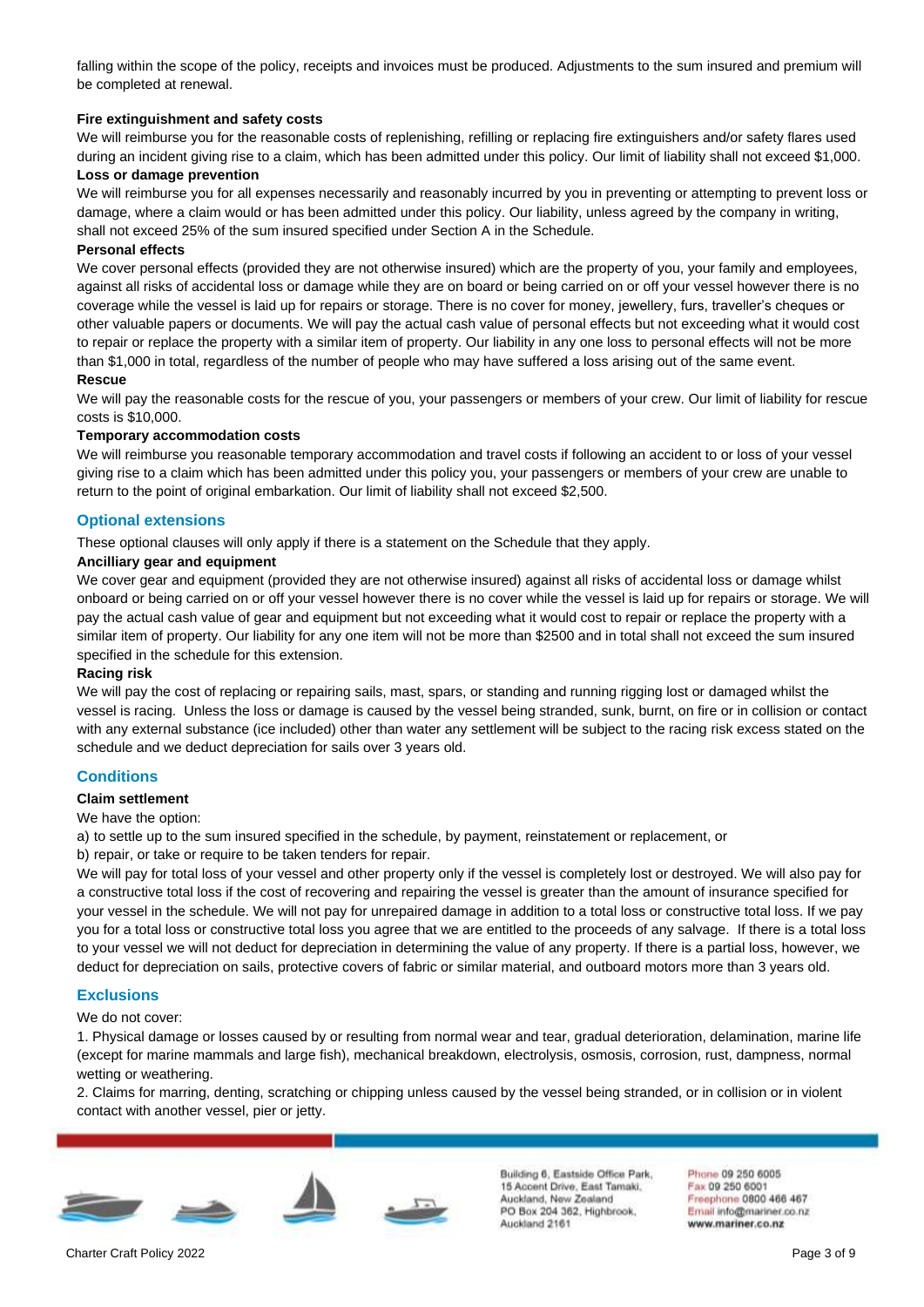3. Repairing or replacing any defective part condemned solely in consequence of a latent defect or an error in design or construction.

4. Loss or damage to electrical apparatus caused by electricity, other than lightning, unless fire results, and then only for the loss or damage caused by the fire.

5. Claims for unexplained disappearance of property, gear or equipment from the vessel.

6. Sails, masts, spars or standing and running rigging while the vessel is racing, unless the loss or damage is caused by the vessel being stranded, sunk, burnt, on fire or in collision or contact with any external substance (ice included) other than water.

7. Loss or damage following theft of unattended trailered craft unless the trailer is fitted with a locked recognised security device.

8. Burglary or theft of unattended personal watercraft unless such craft are protected with a locked recognised security device.

9. Damage to personal watercraft arising as a result of water ingestion to the motors or electrical equipment.

## **SECTION B**

#### **Third party liability insurance**

We will indemnify you for your legal liability for any accident arising from your ownership or use of the vessel which results in:

1. Physical loss or damage to any other vessel, or property on such other vessels, or any other fixed or movable object.

2. Loss of life or bodily injury.

3. Any attempt in raising, removal or destruction of any fixed or moveable object or property or other thing, including the wreck of the vessel, or any neglect or failure to raise, remove or destroy the same.

4. Punitive or exemplary damages with our maximum liability arising from any one accident not exceeding \$250,000.

5. General damages for mental injury with our maximum liability arising from any one accident not exceeding \$250,000.

6. Loss of or damage to passengers personal property with our maximum liability arising from any one accident not exceeding \$2,500 per item or \$20,000 in total regardless of the number of people involved in the accident.

#### **Limit of liability**

Our liability under this section shall be subject to a maximum limit of liability as specified under Section B in the schedule. Our obligation to pay, settle and defend ends when we have paid that amount on your behalf. This is the most we will pay, regardless of the number of insured persons or boats involved in any one accident or series of accidents arising out of the same event.

#### **Supplementary payments**

In addition to the limit of liability specified in the schedule, we will pay on behalf of an insured person the following:

- 1. Interest on our proportion of the judgment, which is earned before we make payment.
- 2. \$250 a day for attendance at court proceedings at our request.
- 3. Legal or other reasonable expenses incurred at our request or with our prior written approval.

4. Legal representation costs where you or your vessel are involved or implicated in a maritime accident, which is the subject of a Maritime Safety Authority, Transport Accident Investigation Commission or Coroner's inquiry. With prior written approval from ourselves, we will pay reasonable costs for legal representation up to a maximum of \$10,000.

#### **Exclusions**

We do not cover:

1. Any liability under any contract or agreement unless such liability would have attached in the absence of such contract or agreement.

2. Death of or bodily injury to, or loss of or damage to property belonging to or used by or in the custody or control of:

a) any person under a contract of service or apprenticeship with the insured arising out of and in the course of his employment by the insured; or

b) the insured person or any member of the insured person's household.

3. Legal liability incurred in respect of bodily injury, loss of life or property damage arising out of the transportation of the vessel on land.

#### **Excess**

#### **Applicable to sections A and B**

We will deduct the excess specified in the schedule for any payment we make for all losses due to a single incident.



Building 6, Eastside Office Park, 15 Accent Drive, East Tamaki, Auckland, New Zealand PO Box 204 362, Highbrook. Auckland 2161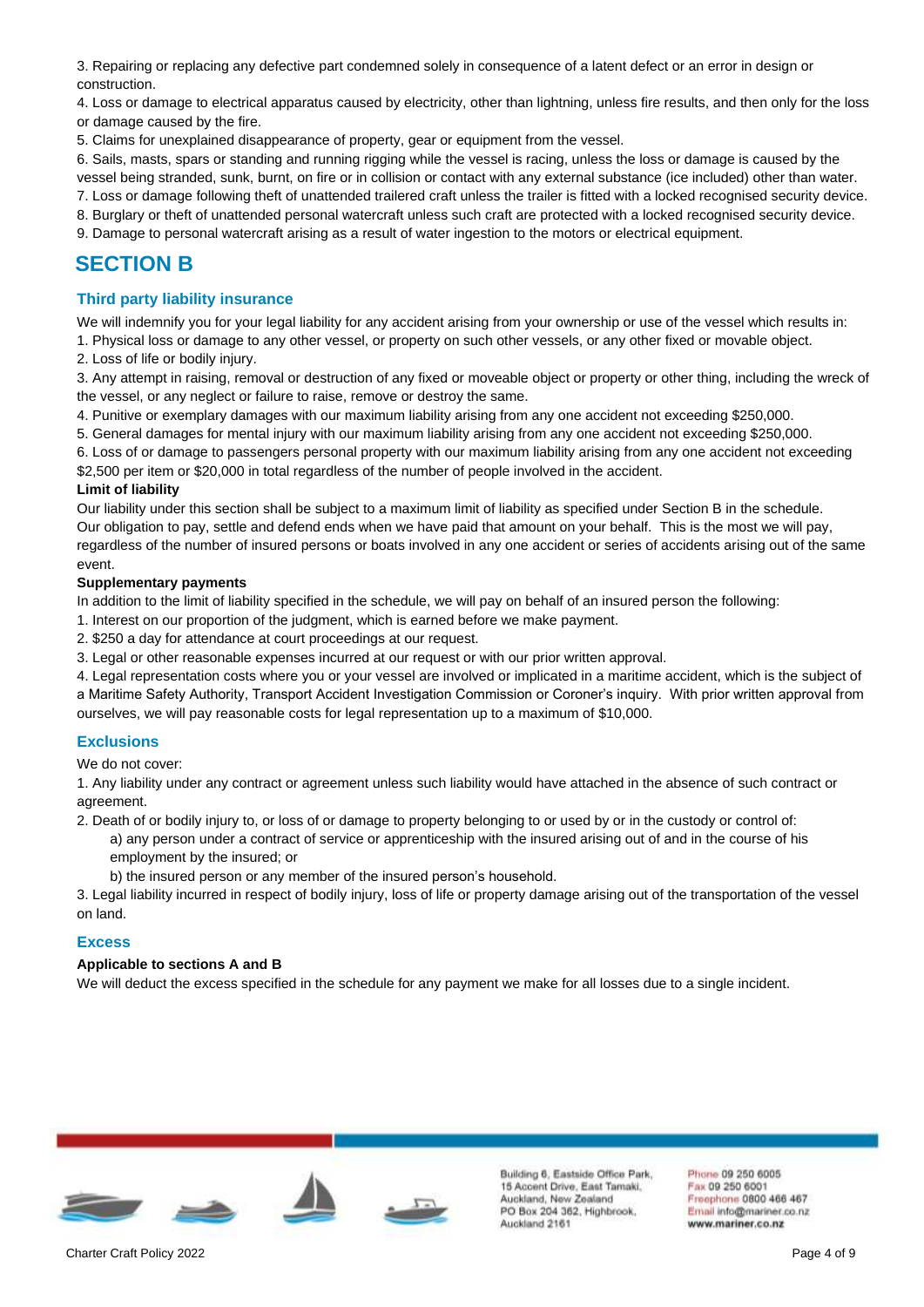# **SECTION C**

#### **Loss of earnings**

#### **Definitions**

Throughout this section:

**expected charters** means all booked and deposit paid charters, plus charters that could have been expected but for the loss or damage, based on the previous trading pattern of the vessel and other circumstances affecting the business.

**indemnity period** means the maximum number of days we shall pay whilst the insured vessel is not able to undertake expected charters.

**daily indemnity amount** means the amount specified in the schedule we shall pay for each 24 hour period that the insured vessel is not able to undertake expected charters. This amount should represent the normal daily charter fee, less any costs saved due to the vessel not operating.

We cover loss of earnings where the vessel is prevented from earning charter fees or similar as a result of an incident giving rise to an admitted claim under section A of this policy.

#### **claim settlement**

a) We will pay the daily indemnity amount specified in the schedule for each 24 hour period that the vessel is unable to undertake expected charters, up to the number of days specified in the schedule.

b) In the event that the vessel becomes an actual or constructive total loss the indemnity period will cease on the day payment is made by us for the vessel insured.

c) We have the right to require you to incur expense which would reduce our liability under this section and agree to reimburse you for such incurred expense.

#### **excess**

The number of days specified in the schedule under section C.

# **SECTION D**

#### **Statutory liability**

#### **Definitions**

Throughout this section:

**act** means as the context requires:

a) The Resource Management Act 1991;

b) The Health and Safety in Employment Act 1992;

c) The Maritime transport Act 1994;

or any amendment to or re-enactment of any of these Acts and any regulations or other subordinate legislation made under these Acts.

**defence costs** means costs and expenses incurred investigating and defending any civil or criminal action (including but not limited to any threat or intimation of such action or any circumstance which may give rise to any such action) arising out of an occurrence and includes the costs and expenses of being represented at any conference, hearing, inquiry, investigation, proceedings or review relating to any act as defined above.

**occurrence** means any event neither expected nor intended by you which results in an allegation of the commission of an offence under any section of any Act, or which results in an inquiry, investigation, conference, hearing, proceeding, review or settlement negotiation in respect of any such allegation.

**penalty** means any fine or other cash penalty (including courts costs) payable by you upon conviction of an offence under the Health & Safety in Employment Amendment Act 2002 in connection with an Occurrence, including prosecution witness costs and expenses and prosecution solicitors' costs.

Penalty shall not include:

a) the cost or payment of any enforcement order, remedial order or compliance order;

b) any tax (including any fine or penalty resulting from the failure to pay any tax), rate, duty, or interest on such tax, rate, or duty; c) any damage, restitution, compensation or reparation imposed by a tribunal or court of competent jurisdiction, except a reparation order imposed by the Court on you upon confirmation for an offence under the Health and Safety In Employment Act 1992; d) the value of any property subject to confiscation or forfeiture;

e) any fine or infringement fee imposed by the Court on you upon conviction of an offence under the Health and Safety In Employment Act 1992 arising from an Occurrence on or after 5 May 2003;

f) any other monetary payment, penalty or find for which we may not lawfully indemnify you.



Building 6, Eastside Office Park, 15 Accent Drive, East Tamaki. Auckland, New Zealand PO Box 204 362, Highbrook, Auckland 2161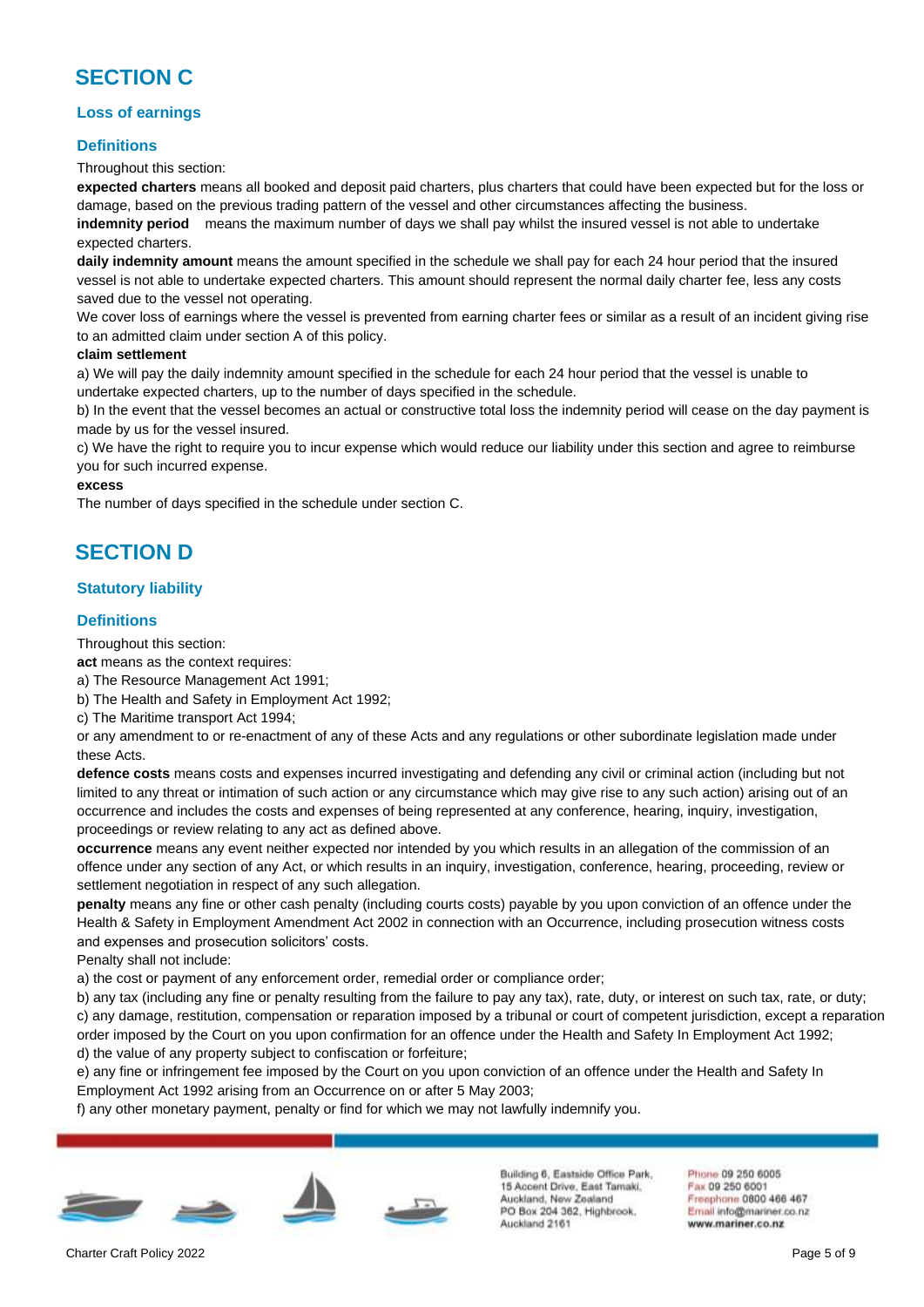In all other respects this insurance remains unaltered.

#### **cover**

We will reimburse you for

a) any penalty payable by you upon conviction of an offence unde any Act specified under "definitions"

b) defence costs incurred by you with our prior consent in the defence of prosecution or threatened prosecutions for an alleged offence under any Act specified in the schedule.

c) defence costs incurred by you with our prior written consent in being represented at or in relation to any conference, hearing, inquiry, proceedings or settlement under any Act specified under "definitions"

#### **limit of liability**

Our liability under this section inclusive of all defence costs shall not exceed the limits specified in the schedule in respect of any one claim or series of claims arising from one source or original cause.

Provided that the maximum amount payable in the aggregate in any one period of insurance inclusive of all defence costs shall not exceed the limit of indemnity specified in the schedule.

#### **excess**

We will deduct the excess specified in the schedule from any payment we make under this section for all claims arising from one source or original cause.

#### **Exclusions**

We do not cover:

1. any occurrence which has arisen out of:

- a) any deliberate or reckless breach by you of any provision or provisions of any specified Act;
- b) your failure to comply with a lawfully given direction or other enforceable obligation pursuant to any statutory or regulatory provision.

2. the handling or disposal of materials by any person or organisation acting on your behalf unless you have taken all reasonable steps to ensure that the materials will be handled or disposed of in a lawful manner.

3. any claim arising directly or indirectly from an occurrence prior to the attachment of this insurance.

4. any claim brought about or contributed to by any dishonest, fraudulent, criminal or malicious act or omission by you.

# **SECTION E**

#### **Employers liability**

#### **Definitions**

Throughout this section:

employee means

a) any person directly employed by you in the business and from whose remuneration you make PAYE tax deductions.

b) any consultant or person temporarily employed while working for you in connection with the business.

c)Any sub-contractor contracted by you to work in connection with the business.

**personal injury** means bodily injury, sickness or disease including death resulting therefrom, disability, shock, fright, mental anguish or mental injury but does not include personal injury:

a) sustained by an employee prior to the attachment date specified in the schedule;

b) caused by or arising out of sexual harassment or sexual abuse.

For the purposes of this insurance personal injury shall be sustained when the employee is first exposed to conditions in New Zealand out of which the personal injury arose.

**litigation costs** means the claimants costs and expenses and your costs and expenses incurred with our prior written consent. **cover**

We will reimburse you for all claims (including litigation costs) which you become legally liable to pay as damages as a result of claims first made against you during the period of insurance as a result of any employee sustaining personal injury in New Zealand arising out of or in the course of their employment in operating the vessel specified in the schedule.

#### **limit of liability**

Our liability under this section inclusive of all costs and expenses shall not exceed the limits specified in the schedule in respect of any one claim or series of claims arising from one source or original cause.

Provided that the maximum amount payable in the aggregate in any period of insurance shall not exceed the limit of indemnity



Building 6, Eastside Office Park, 15 Accent Drive, East Tamaki. Auckland, New Zealand PO Box 204 362, Highbrook. Auckland 2161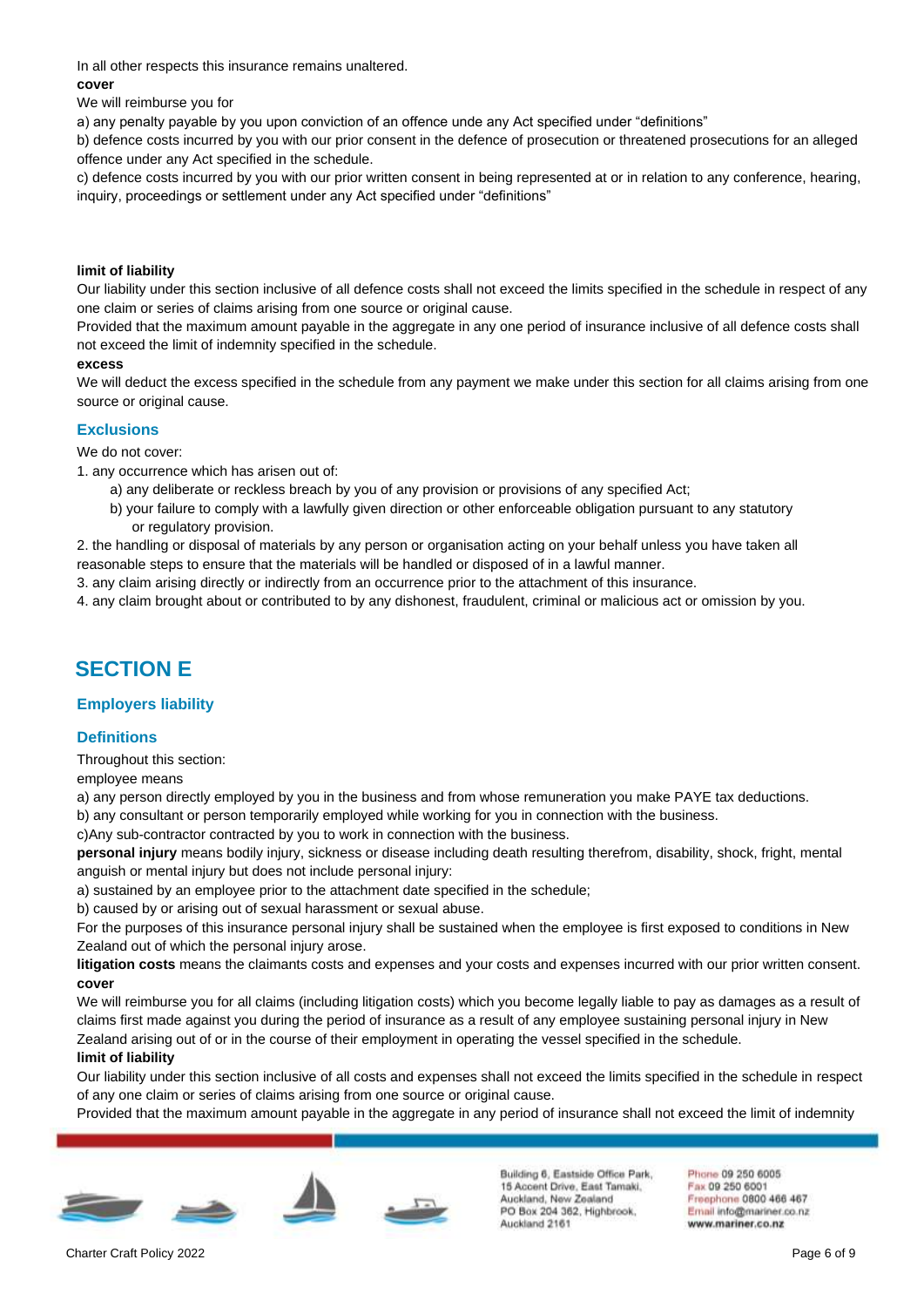specified in the schedule.

#### **excess**

We will deduct the excess specified in the schedule from any payment we make under this section for all claims arising from one source or original cause.

### **Exclusions**

We do not cover:

1. Personal injury where such injury falls within the scope of cover provided by the Accident Insurance Act 1998 or any subsequent similar legislation or would be so entitled had a claim been lodged under that Act.

2. Any employee not directly employed to carry out the normal activities of the business unless you give prior notice of such employment to us and we confirm our agreement in writing.

3. Any claim arising in any way out of any failure by you to comply with any improvement, prohibition or suspension notice issued to you or any employee under the Health and Safety in Employment Act 1992 or equivalent notices issued under any subsequent legislation.

4. Any fine or penalty levied against you.

5. Any personal injury sustained prior to the attachment of this policy.

#### **General exclusions**

#### **Applicable to all sections.**

We do not cover loss, damage or liability:

1. Deliberately caused by the wrongful acts or wilful misconduct of any insured person.

- 2. Caused by or resulting from:
	- a) radioactive contamination;
	- b) discharge of any nuclear weapon;
	- c) capture, seizure, arrest, detainment, requisition, confiscation or repossession of your vessel;
	- d) war declared or undeclared, martial law, or hostile or warlike action taken by any government or its agents, any sovereign power, any authority using naval, military or air forces or those forces themselves; or
	- e) civil war, insurrection, rebellion, revolution, usurped power or action taken by any government authority in defending against these happenings.
	- f) acts of terrorism.

#### **Applicable to sections A, B & C**.

- 3. While the vessel, if other than a yacht, is being prepared for or engaged in any race, speed test or trial.
- 4. Arising from loss of use of the vessel or any other consequential loss unless specified in the schedule.
- 5. Where the vessel is in an unseaworthy condition.
- 6. Arising while the vessel is being operated by person/s:
	- a) under the influence of alcohol or any drugs;
	- b) Who does not hold the appropriate licence for the vessel's operation.

#### **Applicable to sections D & E.**

- 7. Arising solely from or relating to any express term of contract or agreement.
- 8. Caused by or arising directly or indirectly out of:
	- a) transporting, distributing or storing asbestos;
	- b) any process of decontamination, treatment or control of asbestos;
	- c) the presence of asbestos in any property insured;
	- d) asbestos pollution or contamination.
- 9. Caused by the unjustifiable dismissal of any person or other grievance arising out of a contract of employment.

#### **Communicable Disease Exclusion**

Notwithstanding any provision to the contrary within your insurance contract or any endorsement, this insurance excludes any loss, damage, interruption, legal liability, claim, cost, expense or other sum of whatsoever nature (including any increased or additional costs or expenses of a claim to which this exclusion does not otherwise apply) directly or indirectly arising out of, contributed to by, or in connection with:

- 1. Communicable Disease; or
- 2. Fear or threat (whether actual or perceived) of Communicable Disease; or
- 3. Actions taken by any person, entity or public authority to respond to, control, prevent or suppress Communicable Disease;

regardless of any other cause or event contributing concurrently or in any other sequence thereto.



Building 6, Eastside Office Park, 15 Accent Drive, East Tamaki. Auckland, New Zealand PO Box 204 362, Highbrook. Auckland 2161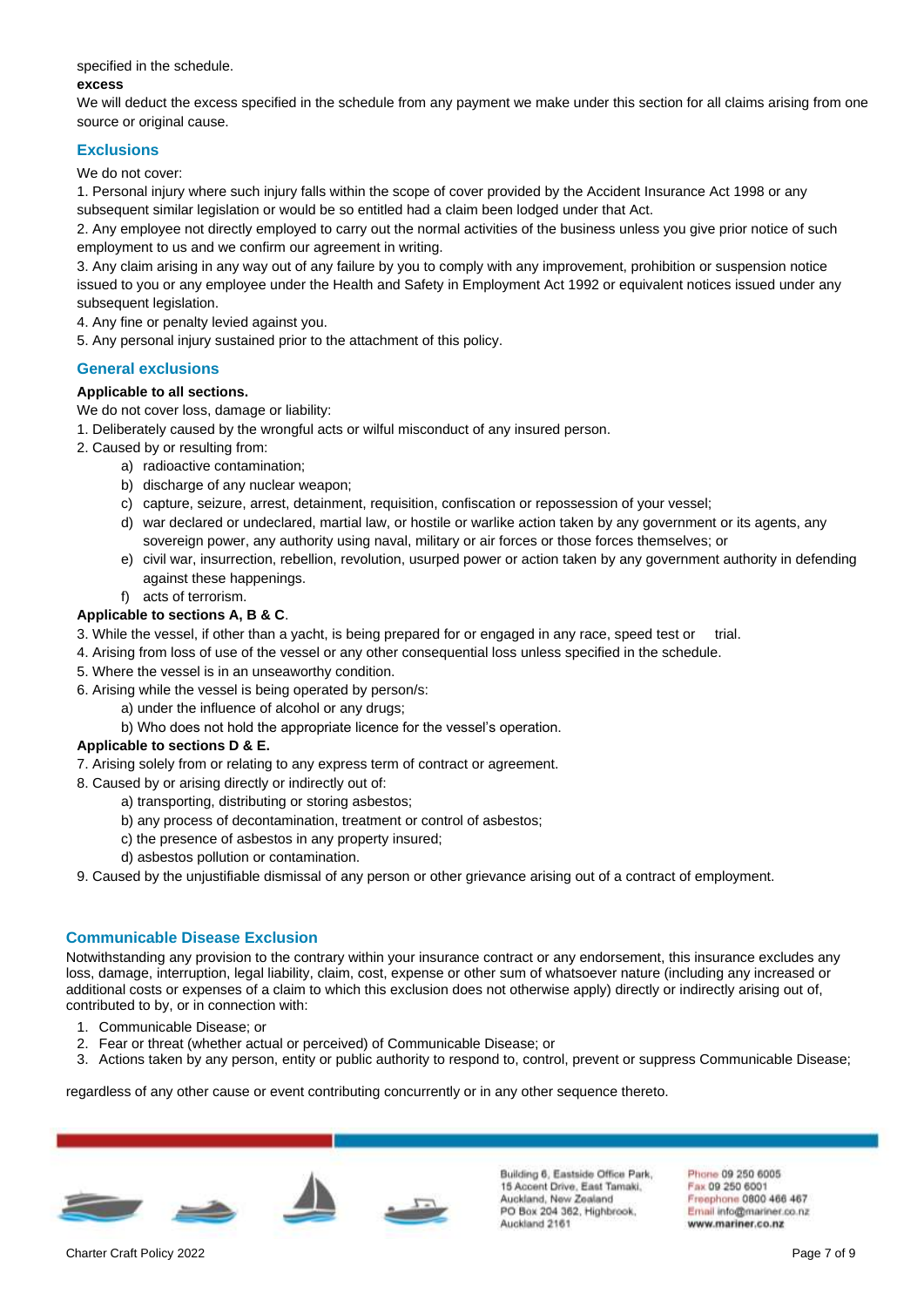In this exclusion, 'Communicable Disease' means:

- 1. Any disease (whether human, animal, plant or otherwise) which can be transmitted directly or indirectly from any organism to another organism by means of any substance or agent (including without limitation any virus, bacterium, parasite or other organism or any variation thereof, whether living or not); or
- 2. Any Infectious Disease or Quarantinable Disease as defined in or declared under the Health Act 1956.

A reference to the Health Act 1956 includes any amendment, replacement or successor legislation. A reference to Infectious Disease or Quarantinable Disease shall have the meaning found in any replacement definition or of any equivalent or substantially similar term defined in or declared under any amendment, replacement or successor legislation.

#### **General conditions**

#### **Applicable to all sections.**

#### **at anchor**

The vessel will not be left unattended at anchor for more than 24 hours.

#### **basis of policy**

The proposal and declaration submitted by you or on your behalf is the basis of and is deemed to be incorporated in this policy. **breach of condition**

If any insured person breaches any condition in this policy all benefit under the policy will be forfeited.

#### **cancellation**

You may cancel this policy at any time, and with immediate effect by written notice delivered to us. In the event of such cancellation, we will be entitled to a pro rata proportion of the premium for the time during which the policy has been in force. We may cancel this policy at any time by sending a letter to this effect to you at your last recorded postal address on our records. The cancellation will take effect at 4.00 p.m. on the 14th day after the letter has been sent. In the event of such cancellation, we will refund to you a pro rata proportion of the premium.

#### **change in circumstances**

You will immediately inform the company in writing if any material circumstances change during the period of cover.

#### **claims**

In the event of any occurrence which may give rise to a claim under the policy you must:

- a) notify us as soon as possible;
- b) immediately report to the Police any burglary, theft or malicious act;
- c) take all reasonable steps to prevent further damage; and
- d) not without our prior written consent negotiate, pay, settle, admit or decline any claim nor incur any expense in making good any loss or damage other than to minimise the damage.

#### **conduct of claim**

- a) We may (if we so desire) take over and conduct in your name the defence or settlement of any claim or prosecute in your name for our benefit any claim or counter claim and shall have full discretion in the conduct of any proceedings and in the settlement of any claim or counter claim.
- b) You shall give all such assistance as we may require.
- c) We reserve the right to select legal representatives.

#### **continuation**

If you are away from any port at the time this policy ends, we will extend your cover until you arrive at the nearest safe port. You must notify us as soon as possible and pay the additional premium required. This continuation privilege does not apply if the policy is cancelled by you or us.

#### **duty of care**

You shall take reasonable precautions to:

- a) prevent any event giving cause to damage, loss or liability;
- b) comply with all obligations and regulations set out in any legislation or imposed by any Authority;
- c) maintain the property insured in proper repair; and
- d) remedy and/or eliminate (at your own expense) any defect or any danger that may give rise to a claim under this policy.

#### **fraud**

If any claim is in any respect fraudulent or if any false declaration is made or used in support thereof or if any fraudulent means or devices are used by you or anyone acting on your behalf to obtain any benefit under this policy in respect of the claim, all benefit under this policy in respect of that will be forfeited.



Building 6, Eastside Office Park, 15 Accent Drive, East Tamaki, Auckland, New Zealand PO Box 204 362, Highbrook, Auckland 2161